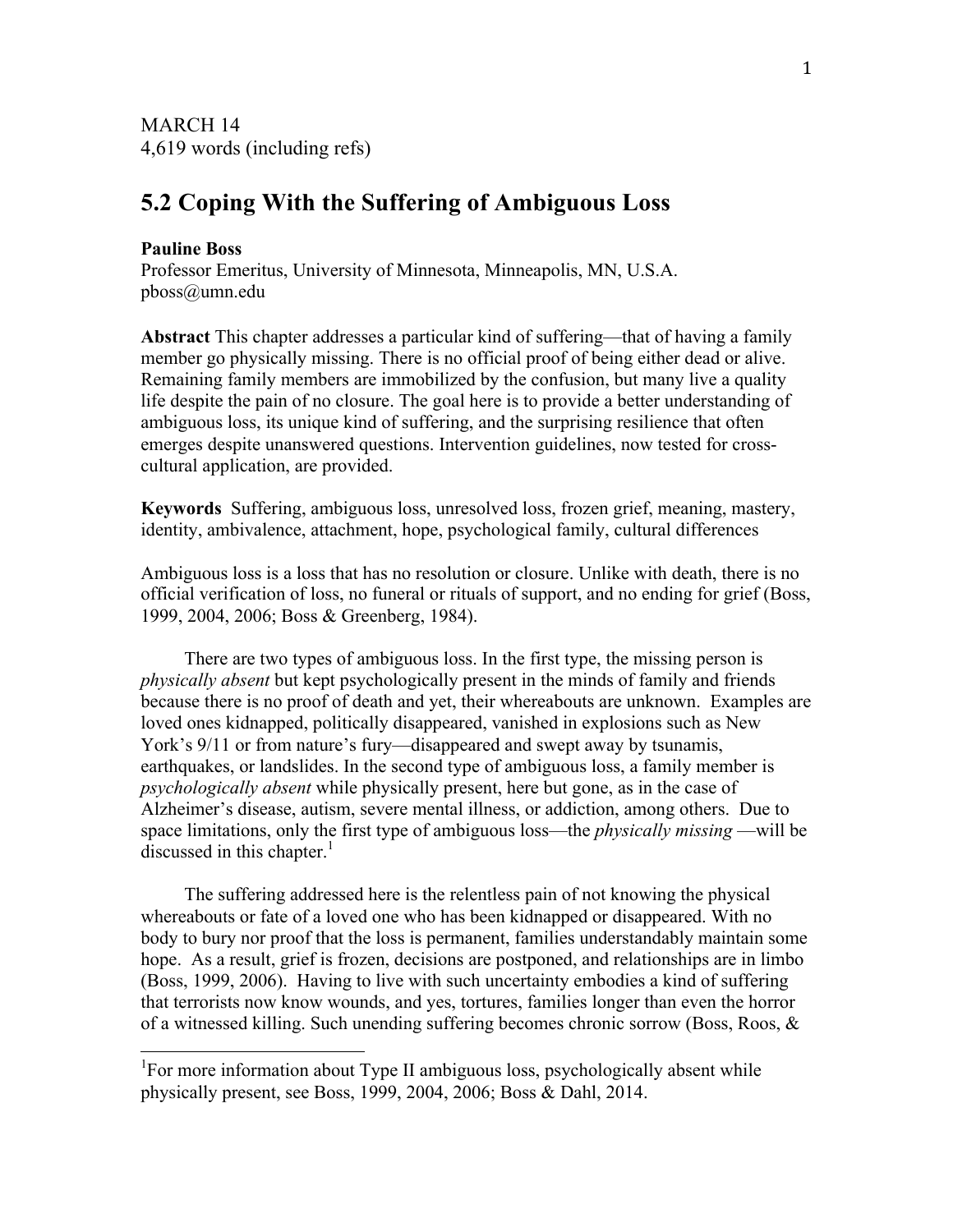Harris, 2011; Roos, 2002), often lasting a lifetime, even across generations. Adding to the agony, the family's grief is disenfranchised (Doka, 1989) because no one died. In the eyes of the law, religious institutions, and the larger community, ambiguous loss is not real. Families are left to cope on their own.

The suffering from ambiguous loss is all too often attributed to the pathology of the remaining family members. While individuals often exhibit symptoms of depression and anxiety, and families exhibit more conflict and secrets, the source of pathology lies in the external social context, not in personal deficits. With no script or rituals for moving forward with ambiguous loss, and with no ending to the loss story, the family's plight is akin to what Frost and Hoggett (2008) call "double suffering"; first, a loved one is lost, and second, never found.

Today, this suffering continues globally from genocide, war, terrorism, crime, and natural disasters (Boss, 2006; Faust, 2008; Robins, 2013; Sluzki, 1990, 2003, 2006). Such losses are frozen in the agonizing doubt that comes with the inability to "know" a loved one's the fate. I think of T. S. Eliot who, perhaps because of his wife's institutionalization, wrote, "And what you do not know is the only thing you know."<sup>2</sup> Indeed, this paradox lies at the center of the pain from ambiguous loss.

# **Brief Background**

The theory of ambiguous loss was introduced to the social sciences in the 1970s (Boss, 1977, 1980a, 1980b, 1987; Boss & Greenberg, 1984) and since then, has been applied and tested with families of *physically missing* loved ones, e.g., pilots missing in action (MIA) in Vietnam and Southeast Asia; families of workers who vanished after the 2001 World Trade Center terrorist attacks (Boss, 2002; Boss, Beaulieu, Wieling, Turner, & LaCruz, 2003) and most recently, with the villages and families of men and boys kidnapped in Nepal and East Timor (Robins, 2010, 2013).

Ideas about ambiguous loss are now linked across disciplines to resilience and trauma (Becvar, 2012; Boss, 2006) as well as grief and loss (Niemeyer, in press; Neimeyer, Harris, Winokuer, & Thornton, 2011); chronic sorrow (Boss, Roos, & Harris, 2011) and humanitarian work globally (Robins 2010, 2013). Perhaps most important, the theory has been recognized as a model for bridging science and practice (Neimeyer & Harris, 2011; Neimeyer, Harris, Winokeur, & Thornton, 2011).

## **Effects of Ambiguous Loss On Families and Individuals**

From a systems perspective, ambiguous loss has a negative effect on families *structurally* when parent or spousal roles are ignored, decisions are put on hold, daily tasks are left undone, and family members are fighting or alienated, cut off from one another. Customary family rituals and celebrations are cancelled, thus inhibiting essential

 <sup>2</sup> From "Four Quartets." Eliot, T. S. (1980). *The complete poems and plays: 1909-1950.* New York: Harcourt Brace & Co.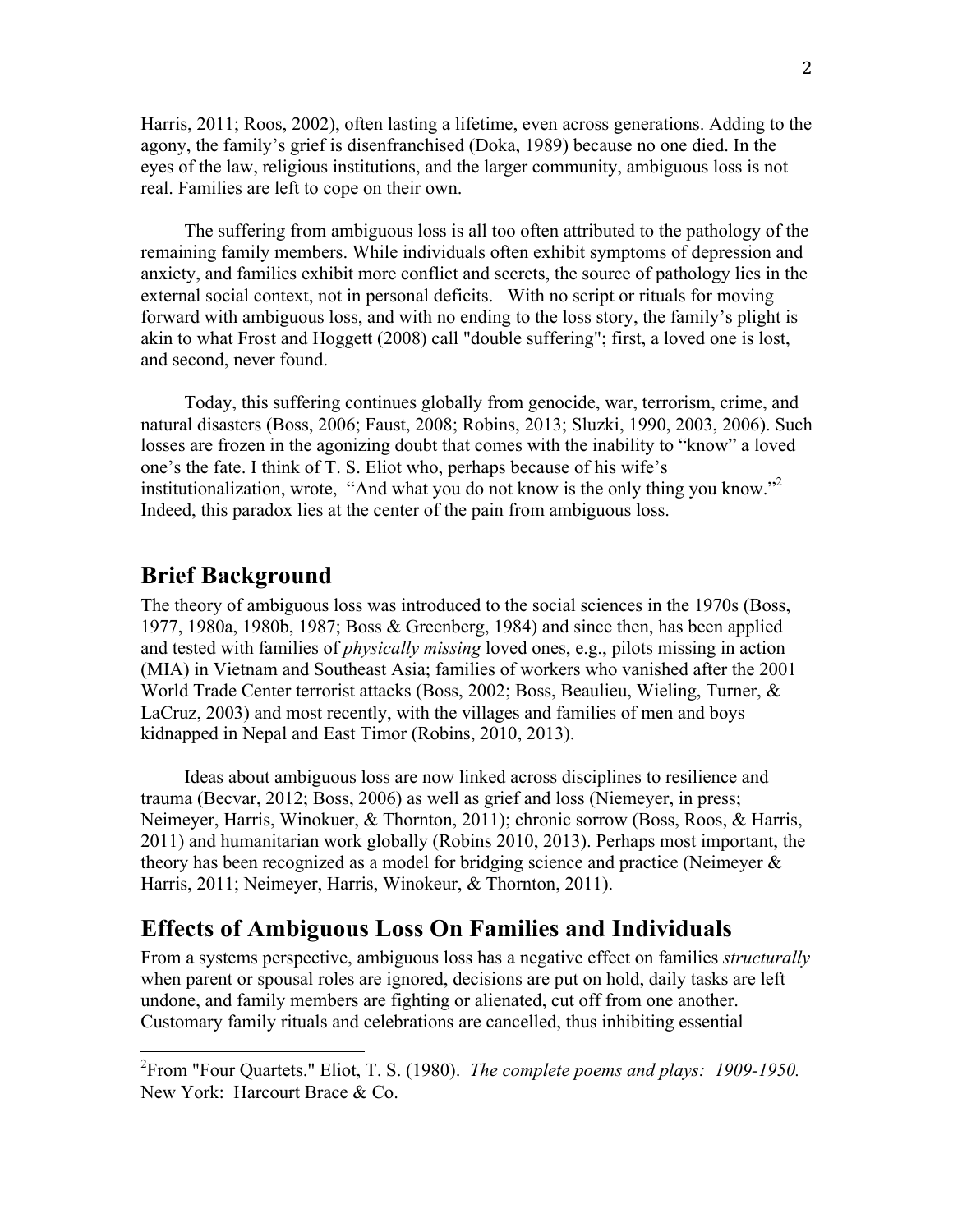meaning-making processes. Ambiguous loss has a negative effect on individuals *psychologically* when there are feelings of hopelessness and helplessness that lead to guilt, anxiety, depression, or life-threatening behaviors (Boss, 2006).

Overall, the most frequent stressor reported both individually and collectively is the impossibility of closure. People are held in a state of uncertainty, oscillating between hope and despair. They understandably resist change because they still hope to find the missing person. Their lives are frozen in an uncanny complexity of loss. Even having some bones, with DNA verification, would give them clarification and some measure of peace.

To ease the suffering, a multi-disciplinary stress based approach is essential: In *sociological* terms, ambiguous loss is a stressor that prevents the maintenance of family boundaries; in *psychoanalytic* terms, it is an uncanny loss that combines the known and the unknown to violate one's trust in reality (Feigelson, 1993). In *psychological* terms, it severely complicates the search for meaning, a necessary component for easing the pain of any loss, clear or ambiguous (Boss, 2006; Frankl, 1963; Niemeyer, in press; Neimeyer & Sands, 2011). All of these approaches are valid.

### **Cultural Differences**

In a culture that is highly mastery oriented, the assumption is that every problem has a solution. This is impossible with ambiguous loss. Instead, we need to increase our tolerance for ambiguity.

After decades of working with families of the missing and training therapists to do so, I find that the more people are accustomed to mastery, having agency, being in charge, and being able to solve problems, the more they seem to suffer from ambiguous loss. For example, many New Yorkers accustomed to finding answers were stunned and some even angry just weeks after 9/11 when families of the missing continued to hope that their loved ones would turn up alive somewhere. (A few actually did.) Perhaps because their pain was so raw, there was little patience for lingering; they wanted closure. They wanted the pain to be done. One year later, a New York reporter asked me why I thought New Yorkers weren't over 9/11 yet. My answer: "Because you're trying to get over it." Paradoxically, as T. S. Eliot suggests, what we do not know about a missing loved one becomes *all* that we know. Living in this void, those who persist in trying to master the ambiguity will suffer more. It was another poet, John Keats, who recommended in his letters to a young poet, that he develop a capability for the void. He called this "negative capability" (Forman, 1935).

While poets from Western cultures address ambiguity, we find it a more integral part of Eastern cultures. There, values of mastery, independence, and self-sufficiency are considered barriers to the reduction of suffering rather than means to lessen suffering. Eastern views encourage us to find a "way beyond the excesses of rationality and individualism" (Mishra, 2004, p. 51). Their way appears to be more useful when problems are irrational and have no solution. For people who live with ambiguous loss,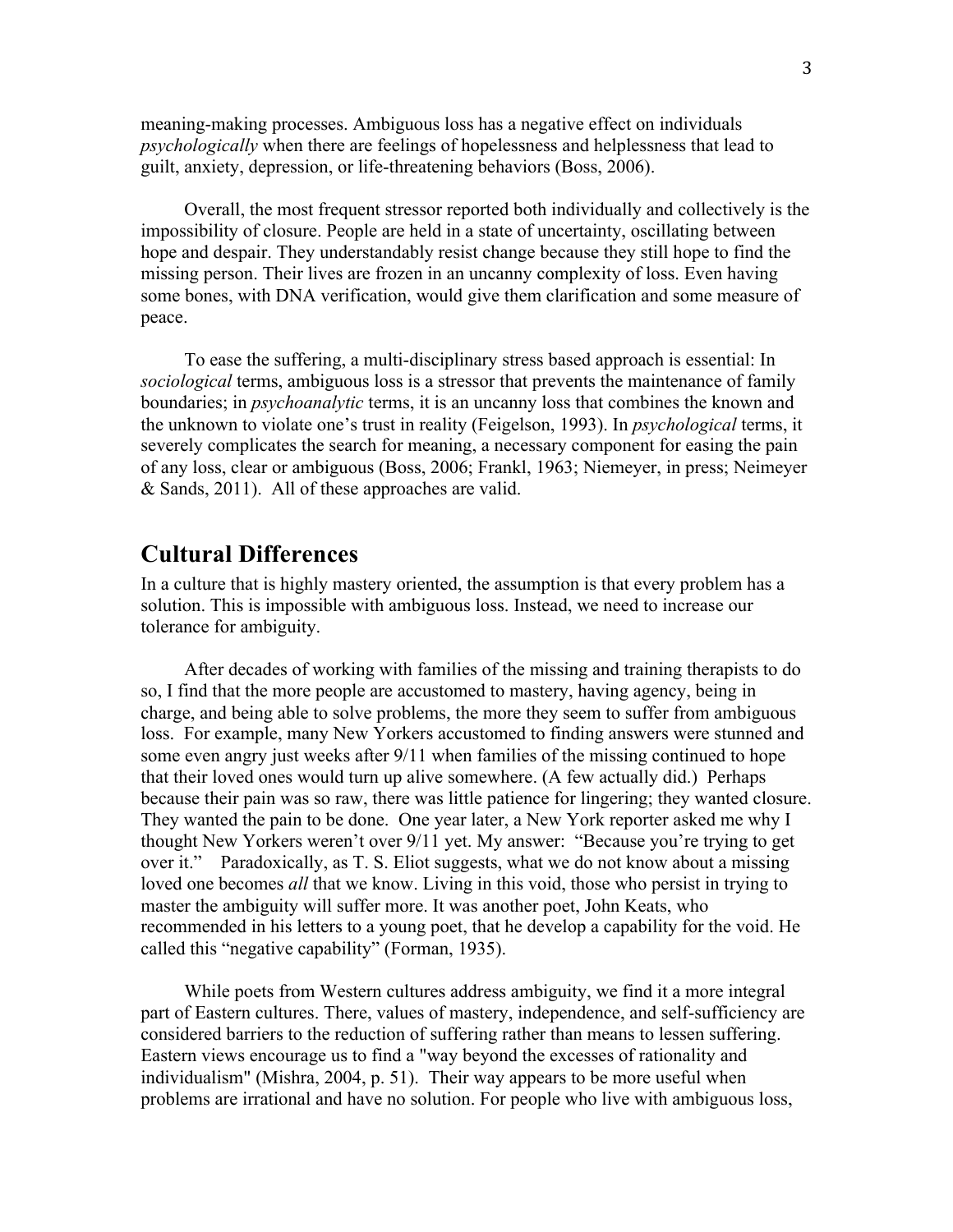the goal then is not to get rid of suffering, but rather to allow for its coexistence with some joy in a life well lived.

Recently, Simon Robins with the International Committee of the Red Cross and Red Crescent (ICRC) tested the theory of ambiguous loss in more Eastern cultures of Nepal and East Timor (Robins, 2010, 2013). While the theory of ambiguous loss was found more useful than the truth and reconciliation model previously used, he also found that one intervention component, tempering mastery, did not hold in patriarchal cultures where wives of kidnapped men were now without identity or status. Robins concluded that to survive, their mastery did not have to be tempered but heightened.<sup>3</sup>

What we learn from Robins is that the theory of ambiguous loss, corrected to include his finding, provides a useful framework for guiding interventions with families of the missing in both Eastern as well as Westernized cultures. Where people are more mastery-oriented, their suffering will be eased if interventions lower their expectations for finding clear and absolute solutions. Where people are disenfranchised and have little or no mastery, interventions to ease suffering need to empower.

The degree of suffering from ambiguous loss is highly influenced by the cultural belief systems of family members and the community frame (Boss, 2006; Goffman, 1974; Reiss & Oliveri, 1991, Robins, 2013). What the powerful demand or what the neighbors think will still influence how families perceive loss and whether or not they receive social support for living well despite the ambiguity. Especially with problems that have no solutions, a prime example being ambiguous loss, human suffering can be lowered if the community as a whole acknowledges that the family's anguish is justifiable. One of the most effective ways for doing this is through local memorializing (Robins, 2013). The names of the missing are displayed in the village square so that families are no longer alone in their suffering and have a sanctioned place to mourn in lieu of a grave. Among the many others throughout the world, the 9/11 Memorial in lower Manhattan in New York is a good example.

### **Interventions to Ease the Suffering of Ambiguous Loss**

#### *Setting the Stage*

### **Family and Community Meetings**

For most families experiencing ambiguous loss, the most effective support mechanism is

<sup>&</sup>lt;sup>3</sup>As a result of Robin's findings, I have adjusted Guideline #2, "Tempering Mastery" and re-titled it as "Adjusting Mastery," which can mean either raising or lowering one's mastery orientation, depending on the culture.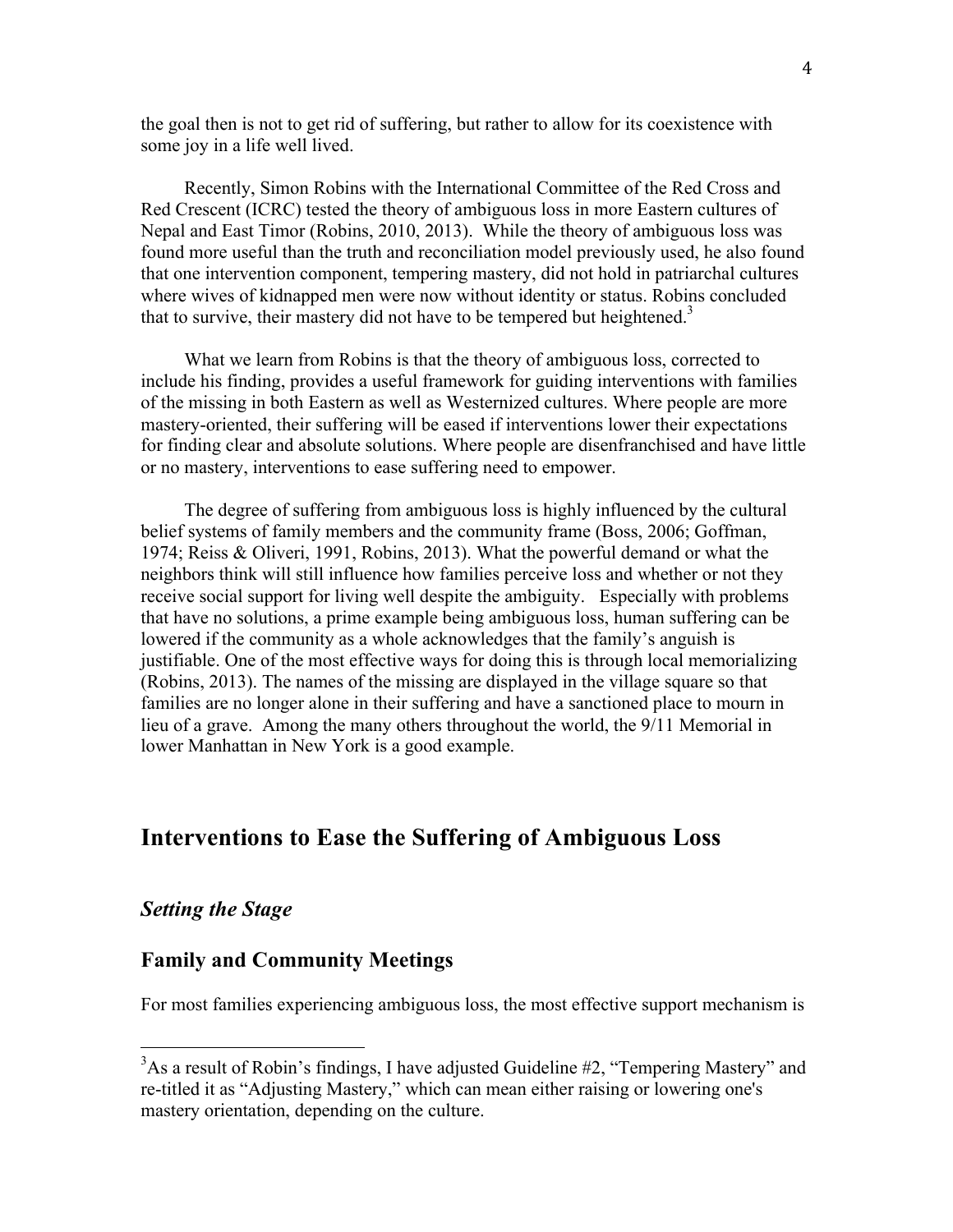meeting with peers—other families with missing persons (Boss et al., 2003; Robins, 2010, p. 261). For this reason, we do not rely solely on medical treatment. We look beyond symptoms of pathology to further assess the social and relational environment. People with missing loved ones often fit the diagnoses of depression or complicated grief, but they are having a typical reaction to an atypical loss. While diagnostic manuals list atypical losses, such as suicide or death of a baby, among others, the atypical loss of ambiguous loss should also be added to this list.

For family meetings, find a familiar community setting—a school, church basement, community hall. In the case of families of New York workers missing after 9/11, it was their labor union hall in Lower Manhattan. Families were self-defined, but needed to have some commonalities such as being part of the same community and having the same type of loss. When families traveled long distances, we offered food and beverages when they arrived and before they left for home. The group was comprised of multiple families, often three generations plus friends and clergy. Early on it was essential to triage to determine if anyone needed medical treatment. But most of all, people liked sitting in a large common circle to listen to each other's stories, not just of suffering, but of resilience and survival. The elders in the group were especially helpful to the younger generation as they had suffered in their earlier lives and survived to become stronger for it.

#### **The Psychological Family**

We are reminded however that one's family and community may *not* always be helpful and empowering. Some family members may be judgmental and shaming; others may stay away because they feel helpless in the face of unclear loss. Still others may be part of families and communities where strict social traditions and mores are barriers to coping, especially for women and girls. Without positive support from family members, the person suffering with ambiguous loss needs what I have called a *psychological family* (Boss, 1999, 2006), a chosen family of peers who are empathic and supportive. With the previously discussed wives of kidnapped men who were now neither wife nor widow, support and empowerment was found only by joining a "psychological family" with other women experiencing the same type of loss (Robins, 2013).

### **Dialectical Thinking**

With ambiguous loss and its lack of truth, meaning will not emerge from absolute thinking. Rather, it comes from being able to hold two opposing ideas at the same time (Fitzgerald, 1945). Such dialectical thinking indicates a cognitive shift toward multiple

 $4$ To ease the pain of ambiguous loss, traditional grief therapies are insufficient because the family will resist the fact of death and the idea of closure. They will exhibit symptoms of unresolved grief, but that may reflect a normal sadness, not depression. While the treatment for depression is often medication, the treatment for sadness is human connection. Such connection lies beyond that of therapist and patient; it requires a steady community connection to the people in one's everyday life— relatives and friends, neighbors. (Boss, 2006; Landau, 2007; Robins, 2010; Saul, 2013).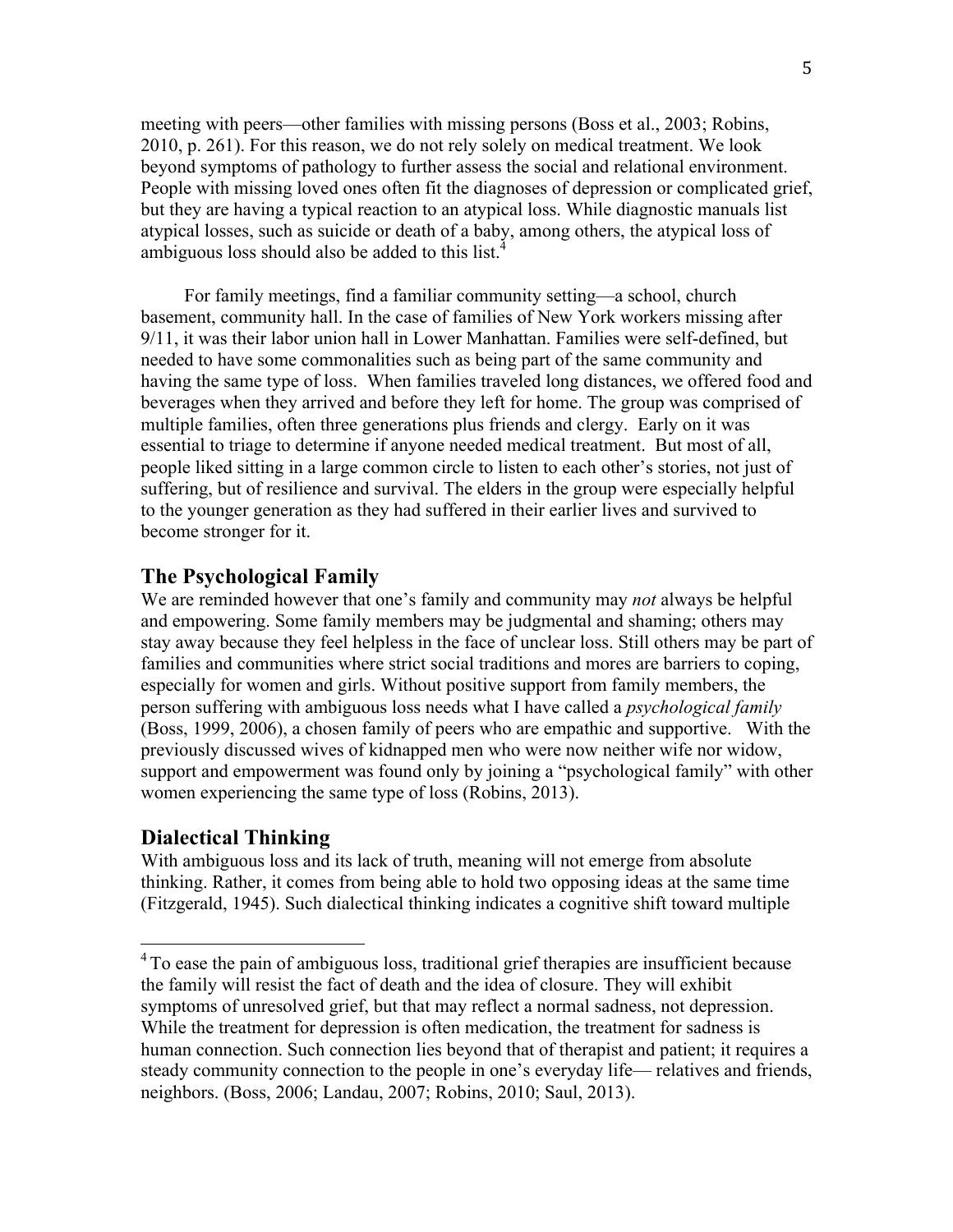meanings—the only way one can make sense of the incongruence of absence and presence. Decades after her boy was kidnapped, a mother says, "He's probably dead . . . but maybe not." A year after 9/11, the father of a missing electrician told me, "My son has been missing so long now. He's probably dead. But I feel he's here with me and always will be." Such ability to hold two conflicting ideas simultaneously provides the resilience to ease suffering even while ambiguity persists (Boss, 2006, p. 91). Given the absurdity of ambiguous loss, the meaning that promotes emotional growth and well-being comes from holding a complexity of possibilities, not one absolute truth.

### *Six Guidelines for Living With Ambiguous Loss*

The following guidelines are useful both in family meetings and psychotherapy settings. The guidelines are not linear; they can be used in any order. Space allows only a brief description here, but each of the six guidelines is described in depth in Boss, 2006.

### **1. Finding Meaning**

When facts are unavailable, perceptions become the only window for change and easing the stress of ambiguity (Boss, 1992, 1999, 2006). Families of the missing desperately want an explanation of what happened (Robins, 2010). Was he killed; if so, how; did she suffer; where is his body; or is she still alive in prison somewhere? Most often, answers are illusive, so meaning has to be socially constructed.

The first step is to name the problem. We keep it simple: "What you are experiencing is an ambiguous loss. It's one of the most stressful kinds of loss because there is no possibility of closure. This is not your fault. The problem is the ambiguity, not you." This is called externalizing the blame (White & Epston, 1990).

Providing people with a name for their pain paradoxically provides them with some understanding that it is not their fault and thus allows for movement. As Viktor Frankl said, "Suffering ceases to be suffering as soon as we form a clear and precise picture of it" (1963, p. 117; in Boss, 2006, p. 90.) The picture for these families may not be that clear, but once named, the agonizing doubt can be acknowledged by the larger community so that survivors feel less alone. This is the power of family and communitybased interventions—they provide human connections that, unlike psychotherapy, can continue back in the neighborhood and validate that indeed one's loss is real.

The beliefs and values of the people we work with usually differ from our own so we always ask: "What does this situation mean to you?" Some believe it is a punishment from God; some believe it is a challenge that they can meet; others believe in fatalism (what will be, will be) or destiny, or karma, or a spiritual acceptance by trusting and having faith in God or Allah. Still others believe in the harmony of nature and are more sanguine with what they cannot see or prove. Robins (2010) found that for some families in East Timor who believed in a spirit world, the dreams of the healer or a family member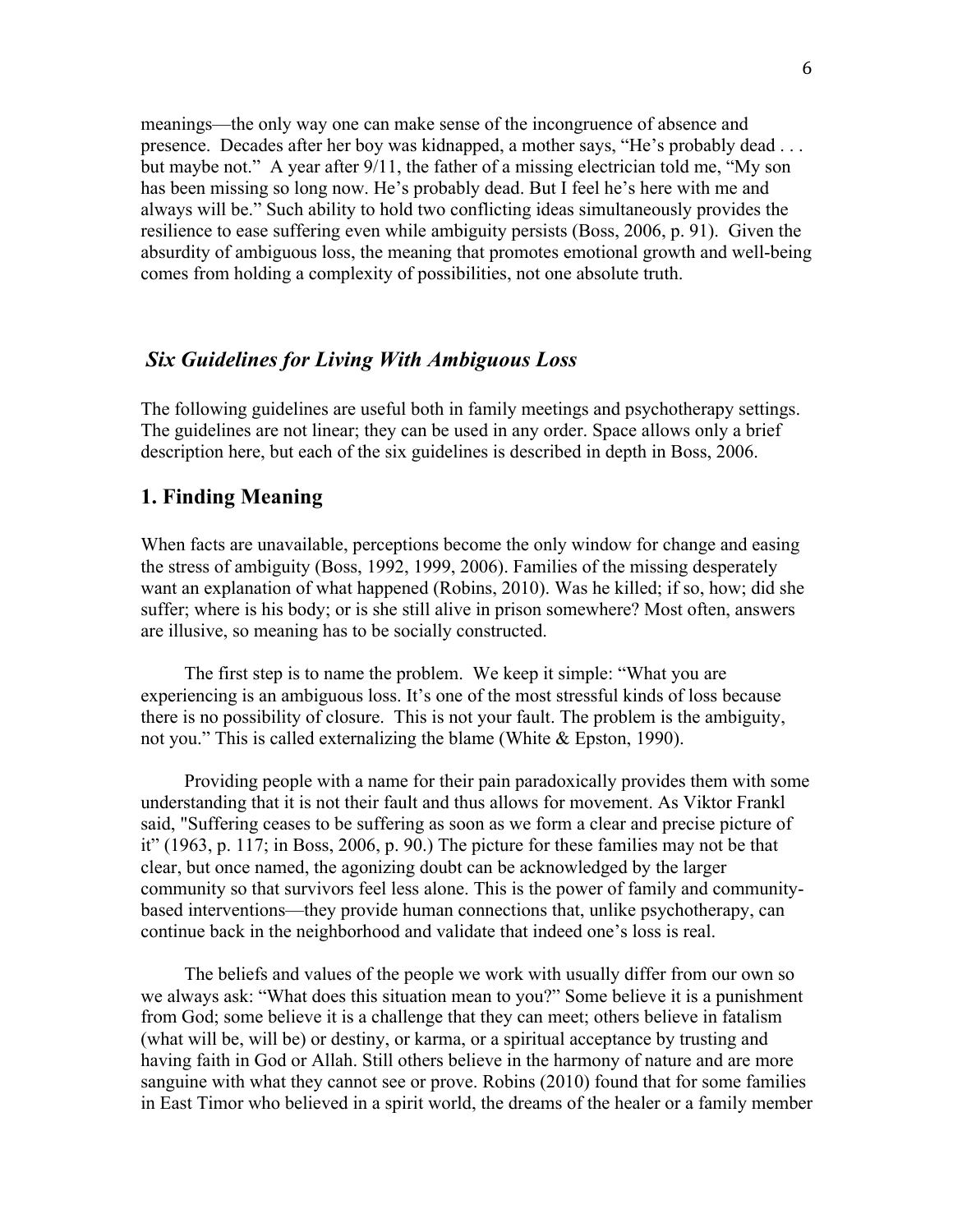erased all doubts about the fate of a missing person. "Many interpreted repeated dreams of the disappeared as evidence that the missing person was still alive and that his spirit was communicating" (Robins, 2010, p. 262).

While such thinking may ease the suffering in the short term, it is likely not useful long term. When religious beliefs are absolute and insistent about absolute truth (e.g., alive or dead), the family is more brittle. Missing family members are "closed out" and considered dead and in a "better place" now. Such closure is concocted however and can cause even more pain because secrets and silence are needed to keep the door closed. Sooner or later, a younger family member discovers the story of the family's missing person and feels betrayed for not having been told.

#### **2. Adjusting Mastery**

People accustomed to being in charge of their own destinies understandably try to stop the pain by seeking closure. They want to stay in charge. They search underwater for a lost sailor, seek the best doctors, use the best technology, but in the end, their lost person may remain lost. To balance living with the unmanageability of ambiguous loss, we encourage the suffering to find something in their lives that they can control. For empowerment and agency, we must allow people with missing family members "to choose their own forms of both expression and action" (Robins, 2013, p. 172).

For example, Robins found that some women from poor and marginalized communities "made the decision to believe that their disappeared husbands were dead and move on with their lives in what appears to be a conscious mastery of ambiguity" (2010, p. 263). This too is a way to empower oneself in the absence of truth.

Using psychoeducational approaches, we can help people to live with the ambiguity of loss. As they discover some usefulness in their suffering, they can stop struggling to avoid it. This shift makes people stronger and more able to handle the other uncertainties throughout the life course.

#### **3. Reconstructing Identity**

Ambiguous loss is confusing and family members no long know who they are supposed to be. When someone goes missing, they wonder about their roles and status within the family and community. They ask, "Am I still a wife if my husband is missing? Am I still married? Do I still have the privileges of a wife? Or am I now a widow?" Later on, we ask, "Who are you now? What roles do you play now? What could help you in doing this? Is there any gender, age, or generational discrimination or bias that makes reconstructing your identity more difficult?"

Telling and listening to stories in interaction with others who suffer the same loss sets the stage for one's identity to be relationally changed. Who one is becomes gradually reconstructed through the symbolic interaction of language and rituals. Peers serve as "the looking glass" to discover who one is now because the missing person, is in all probability, not coming back (Boss, 2006, p. 129).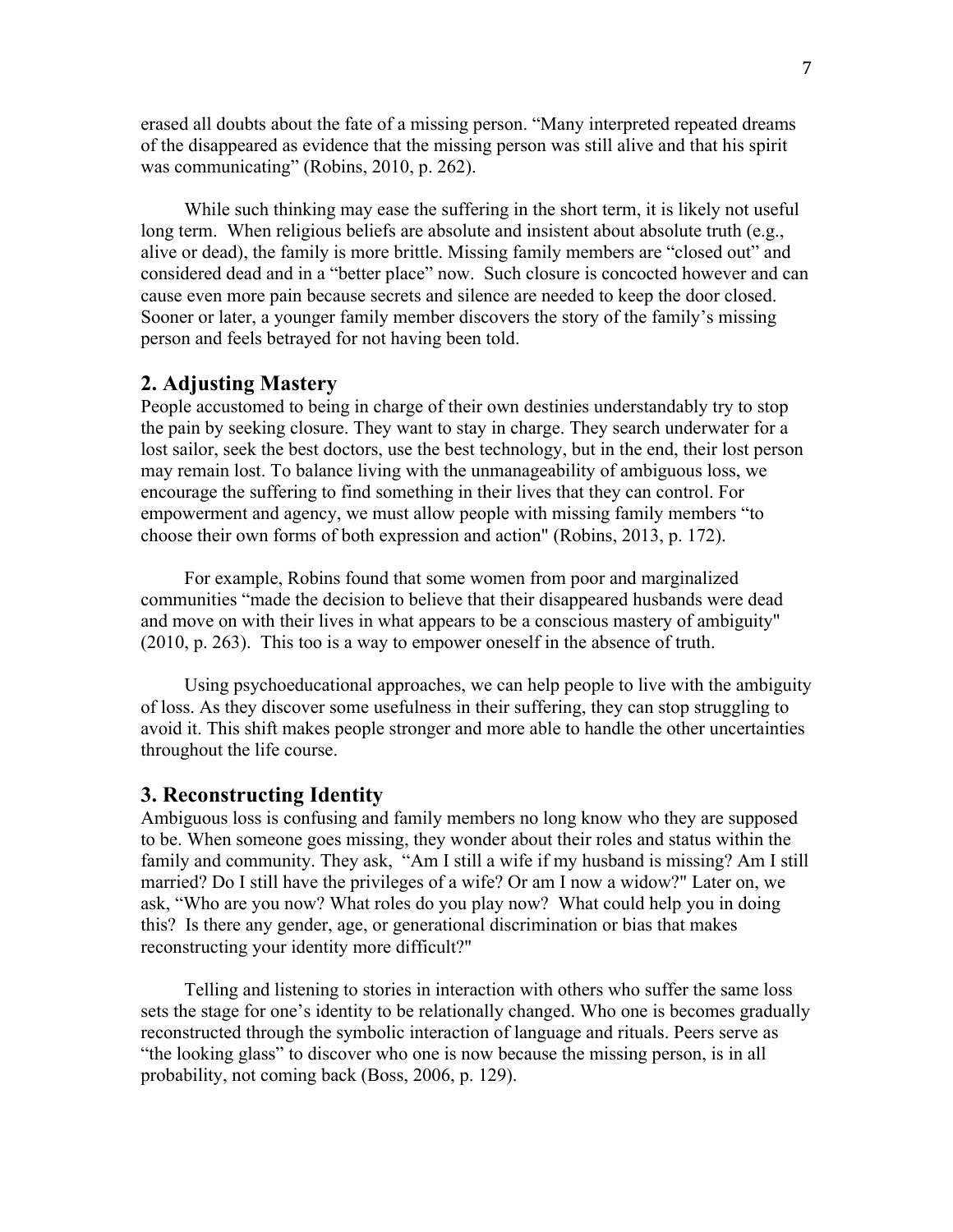#### **4. Normalizing Ambivalence**

Ambivalence, a term originated in 1911 by psychiatrist Eugen Blueler, refers to conflicted feelings and emotions (Boss, 2006, p. 144). But unlike psychiatric ambivalence, the ambivalence from ambiguous loss is sociological (Merton & Barber, 1963) as the ambiguity ruptures relationships and confuses people. As a result, the ambiguity feeds the ambivalence about which action to follow, which decisions to make, what roles to play, and how to feel about the missing person. If feelings are too horrific such as wishing the missing person dead—family members may suffer traumatizing stress.

Ambivalence is an expected outcome of ambiguous loss. In the social sense, this means recognizing that others feel the same way. Predictably, there is a flood of conflicted emotions such as love for the missing person with simultaneous hate because their absence is causing so much suffering.

#### **5. Revising Attachment**

When someone vanishes without a trace, the individuals and family left behind feel abandoned. Their attachment is severed and now, painfully insecure. Re-connection is not possible nor is grieving and closure. The family is in a double bind, frozen in place. Anxiety heightens. Revising attachment means using both-and thinking to break the immobilization. As we emphasize that closure is not expected, people are relieved. They know that they can hang on while also moving forward with new connections. We repeat over and over again: There is no need for closure. It is after all not the attachment that ends but the relationship as it was.

### **6. Finding New Hope**

Paradoxically, telling family members that closure is not necessary helps them to focus on finding meaning and hope. This takes time and is best done in the company of others who are experiencing a similar loss. By asking questions and sharing stories, people become more open to new interpretations of their struggle.

People with missing loved ones often find hope in helping others to prevent such suffering. They discover a greater good and see their plight in a larger frame, one that can help others, even though they cannot help themselves. The mother of a kidnapped boy begins a national website that revolutionizes the speed at which information about missing children is posted worldwide; the nephew of a WW II soldier missing-in-action renews the search to bring his uncle home. Finding a greater good in one's life balances the nonsensical with a way to honor the missing person and help others to avoid such pain. The suffering then is not entirely in vain. There is hope in it.

### **Summary**

The goal of this chapter was to increase awareness of a unique kind of suffering ambiguous loss—so that social science researchers and practitioners are more able to recognize this all too common phenomenon, name it, and ease human suffering. What I see clinically and in the field is that the suffering of ambiguous loss can deepen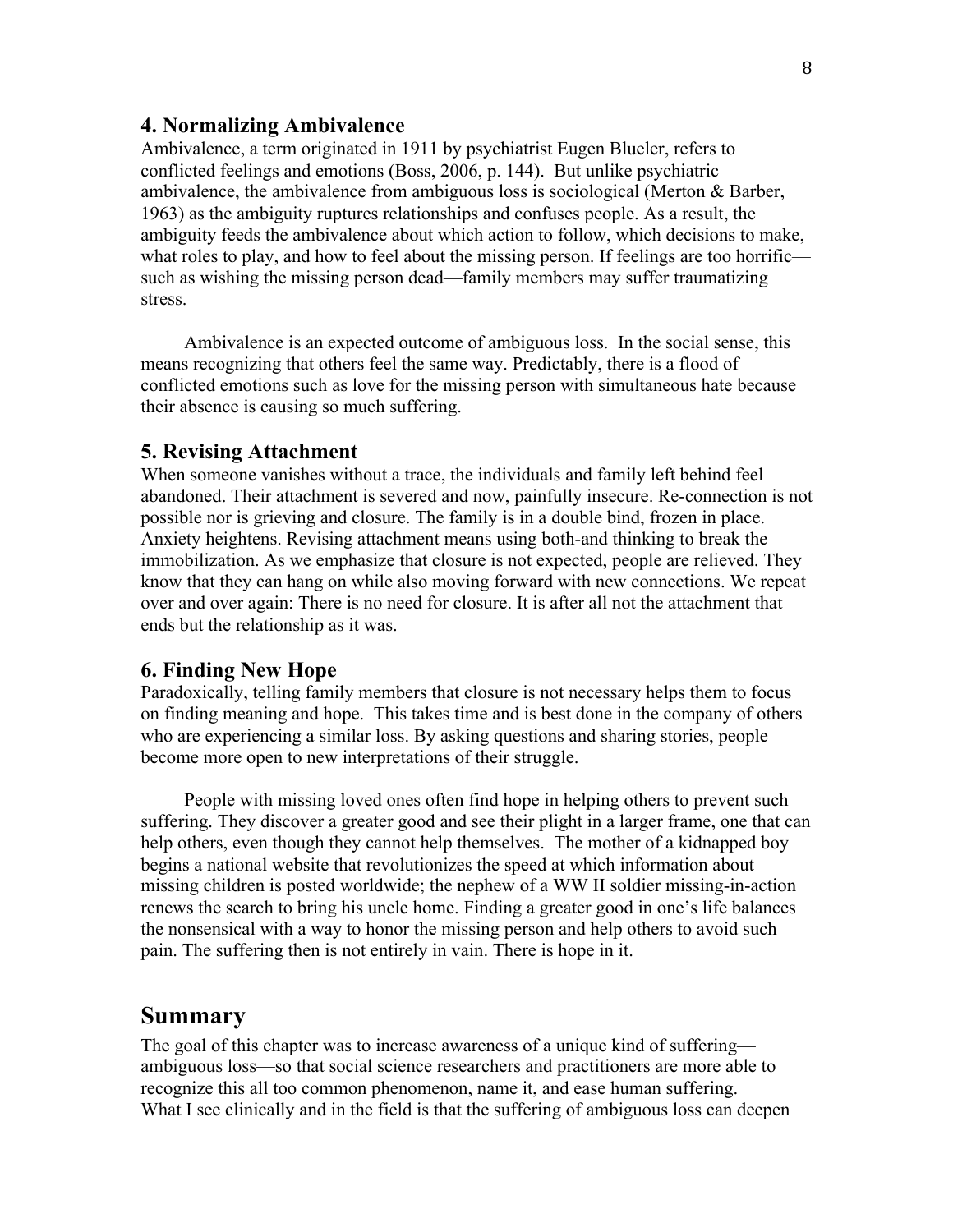people's humanity and thus, their ability to have a good life. They live with the opposing ideas of pain for what they lost and joy for what they still have. While ambiguous loss is cruel, uncanny, irrational, confusing, and unrelenting, we learn that we can live well despite unanswered questions and not having everything go our way. Painful as that may be, especially for those of us accustomed to mastery, this newfound negative capability, as the poet John Keats put it, makes possible the coexistence of human suffering and well being.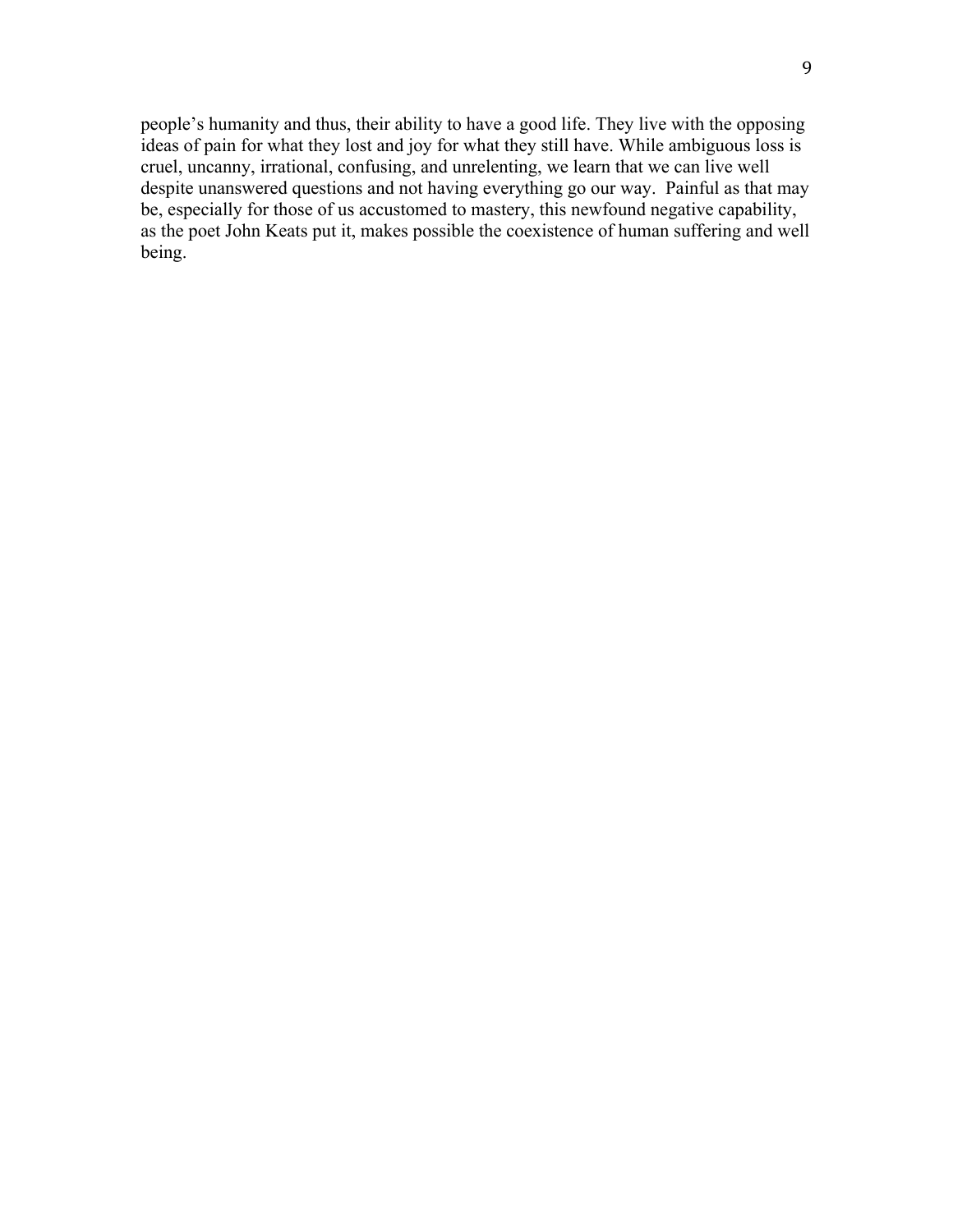# **References**

Becvar, D. (Ed.). (2012). *Handbook of family resilience.* New York: Springer.

- Bleuler, E. (1911). Dementia praecox oder gruppe der schizophrenien [Dementia praecox or the group of schizophrenias]. Liepzig and Wien: Franz Deuticke.
- Boss, P. (1977). A clarification of the concept of psychological father presence in families experiencing ambiguity of boundary. *Journal of Marriage & the Family, 39(*1), 141-151.
- Boss, P. (1980a). Normative family stress: Family boundary changes across the lifespan. *Family Relations, 29(4),* 445-450.
- Boss, P. (1980b). The relationship of psychological father presence, wife's personal qualities, and wife/family dysfunction in families of missing fathers. *Journal of Marriage & the Family, 42*(3), 541-549.
- Boss, P. (1987). Family stress: Perception and context. In M. Sussman & S Steinmetz (Eds.), *Handbook of marriage and family* (pp. 695-723). New York: Plenum.
- Boss, P. (1992). Primacy of perception in family stress theory and measurement. *Journal of Family Psychology, 6*(2), 113-119.
- Boss, P. (1999). *Ambiguous loss: Learning to live with unresolved grief.* Cambridge, MN: Harvard University Press.
- Boss, P. (2002). Ambiguous loss: Working with the families of the missing. *Family Process, 41,* 14-17.
- Boss, P. (2004). Ambiguous loss. In F. Walsh & M. McGoldrick (Eds.), *Living beyond loss: Death in the family* (2nd ed., pp. 237-246). New York: Norton.
- Boss, P. (2006). *Loss, trauma, and resilience: Therapeutic work with ambiguous loss.*  New York: Norton.
- Boss, P., & Dahl, C. M. (2014). Family therapy for the unresolved grief of ambiguous loss. In D. W. Kissane & F. Parnes (Eds.), *Bereavement care for families* (pp. 171–182). New York: Routledge.
- Boss, P., & Greenberg, J. (1984). Family boundary ambiguity: A new variable in family stress theory. *Family Process, 23*(4), 535-546.
- Boss, P., Beaulieu, L., Wieling, E., Turner, W. & LaCruz, S. (2003). Healing loss, ambiguity, and trauma: A community-based intervention with families of union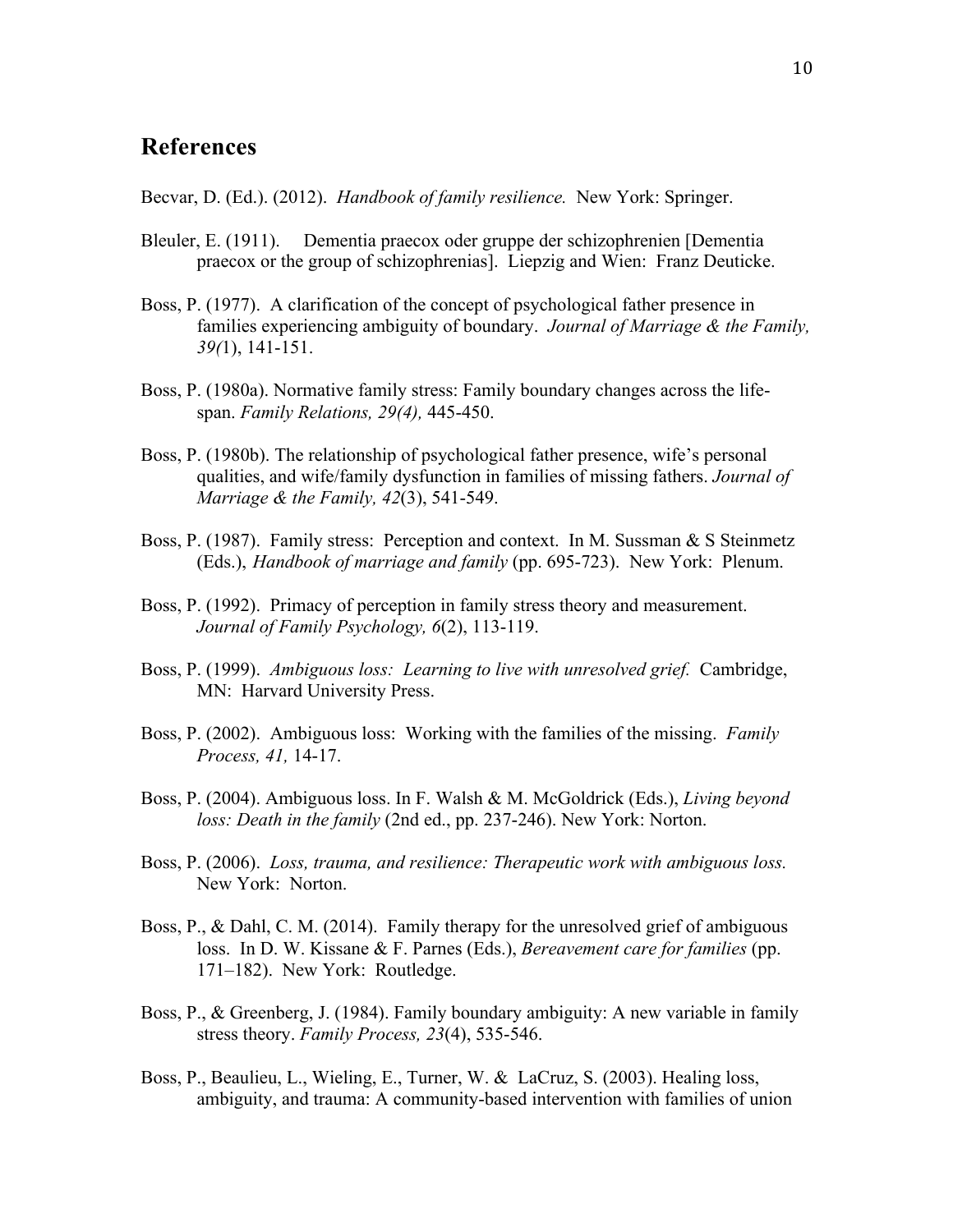workers missing after the 9/11 attack in New York City. *Journal of Marital & Family Therapy, 29*(4), 455–467.

- Boss, P., Roos, S., Harris, D. L. (2011). Grief in the midst of uncertainty and ambiguity. In R. A. Neimeyer, D. L Harris, H. R. Winokuer, & G. F. Thornton (Eds.), *Grief and bereavement in contemporary society: Bridging research and practice* (pp. 163-175). New York: Taylor and Francis.
- Doka, K. (1989). *Disenfranchised grief: Recognizing hidden sorrow.* New York: Lexington Books.
- Faust, D. G. (2008). *The republic of suffering.* New York: Vintage Books.
- Feigelson, C. (1993). Personality death, object loss, and the uncanny*. International Journal of Psychoanalysis, 74*(2), 331-345.
- Fitzgerald, F. S. (1945). *The crack-up*. New York: New Directions.
- Forman, M. H. (Ed.) (1935). *The letters of John Keats* (2nd ed.). New York: Oxford University Press.
- Frankl, V. (1963). *Man's search for meaning.* New York: Washington Square.
- Frost, L., & Hoggett, P. (2008). Human agency and social suffering. *Critical Social Policy, 28*(4), 438–460.
- Goffman, E. (1974). *Frame analysis: An essay on the organization of experience.* New York: Harper & Row.
- Landau, J. (2007). Enhancing resilience: Families and communities as agents for change. *Family Process, 46,* 351–365.
- Merton, R. K., & Barber, E. (1963). Sociological ambivalence. In E. Tiryakian (Ed.), *Sociological theory: Values and sociocultural change* (pp. 91-120). New York: Free Press.
- Mishra, P. (2004). *An end to suffering*. New York: Picador, Farrar, Straus, & Giroux.
- Neimeyer, R. A. (in press). *Meaning in bereavement.* In R. Anderson (Ed.), World Suffering and Quality of Life. New York: Springer.
- Neimeyer, R. A., & Harris, D. L. (2011). Building bridges in bereavement research and practice: Some concluding reflections. In R. A. Neimeyer, D. L. Harris, H. R. Winokuer, & G. F. Thornton (Eds*.), Grief and bereavement in contemporary society: Bridging research and practice* (pp. 403–418). New York: Taylor and Francis. pp. 403-418.